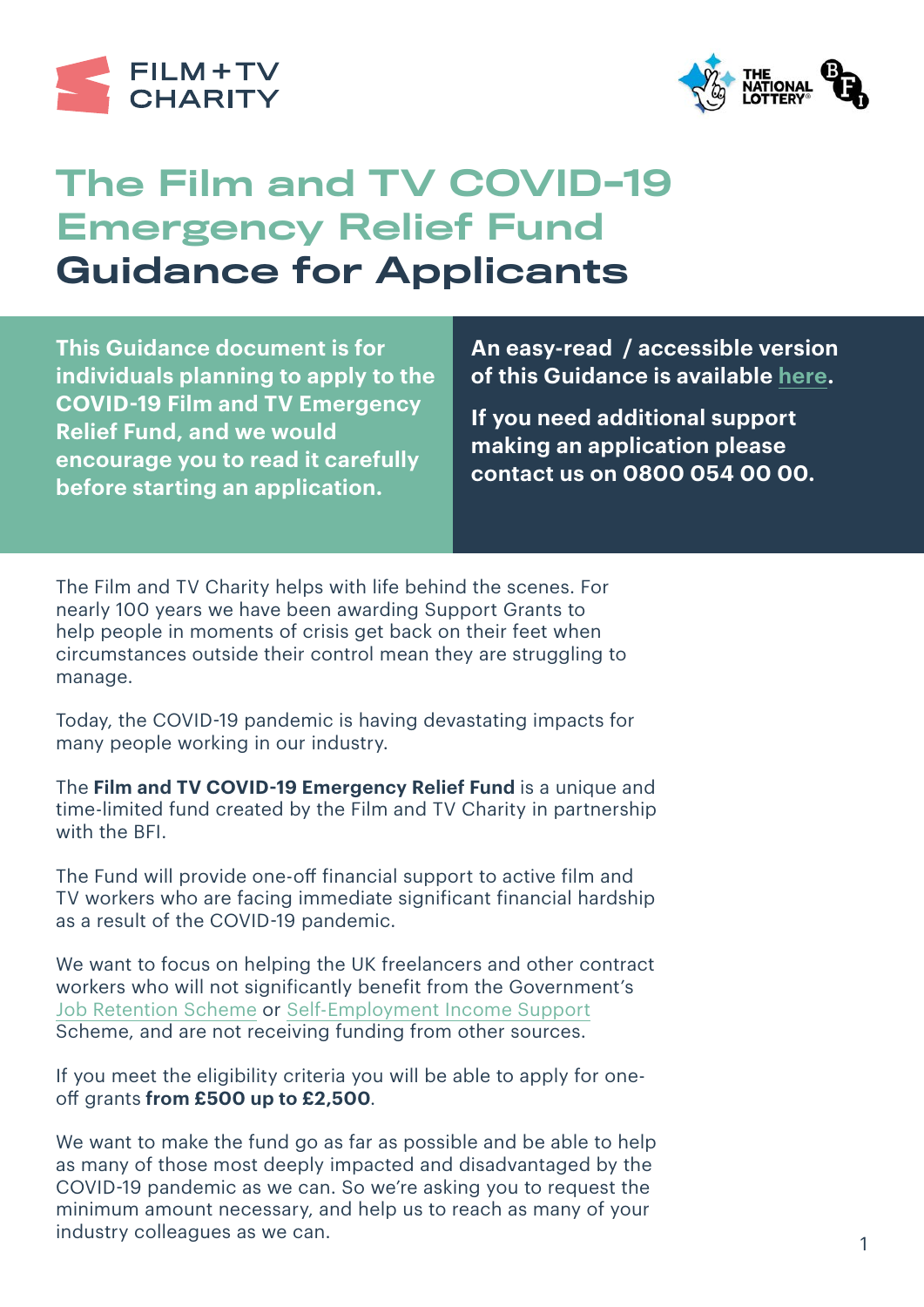



**Applications will be open for two weeks from 9am on Wednesday 8th April 2020 to 6pm on Wednesday 22nd April 2020**. We will start awarding grants in the week beginning 27th April 2020.

We are expecting high demand for this fund, and therefore it's unlikely that we will be able to give grants to everyone who applies. Assessments will be made on the basis of need and vulnerability, and we expect that we will only be able to fund those in significant financial difficulty and/or who are particularly vulnerable.

If you need help in the meantime, our Support Line is open 24/7 on 0800 054 0000. As well as being a listening ear, our advisors can offer financial and debt advice and mental health support.

#### **About this Guidance document**

#### **Section 1** (page 3)

explains the **eligibility criteria** you need to meet in order to make an application.

#### **Section 2** (page 8)

explains the **personal details** we need when you make an application, so that we can contact you and verify your identity if you are successful.

## **Section 3** (page 8)

explains what we will need to know about your **personal situation**, which will help us determine your need. This information forms part of the assessment we will make.

## **Section 4** (page 10)

explains how to apply, and what you will need to have ready before you start your application.

## **Section 5** (page 11)

provides some **other useful information** about the grants.

#### **Any questions?**

If you have read this Guidance and have any questions about making an application, or if you need assistance making an application, you can contact us on 0800 054 0000 and select Option 1. Our phonelines are very busy at the moment, and we apologise in advance if there any delay in picking up your call.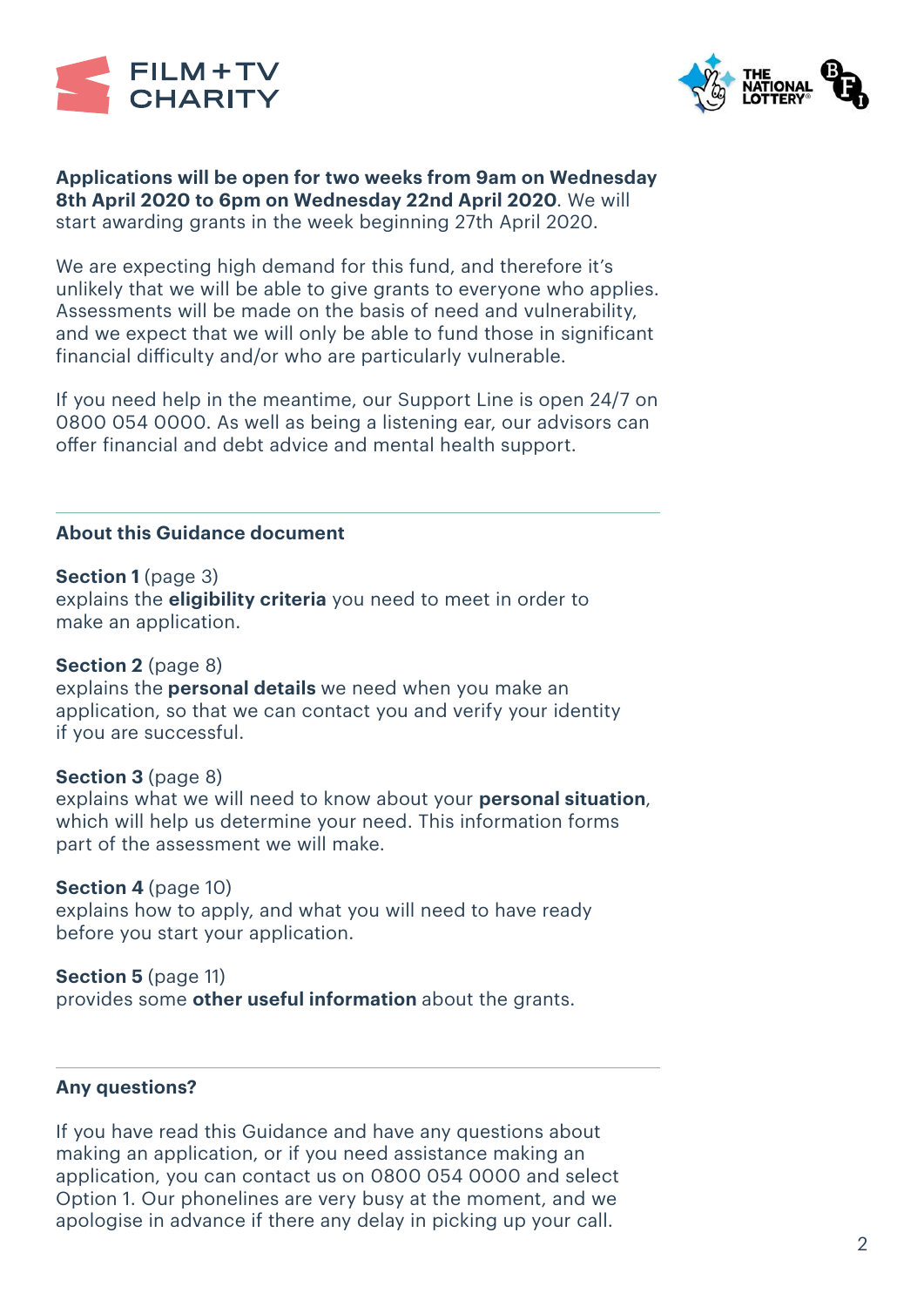



# Section 1 Eligibility Criteria

These grants aim to assist people with the most urgent and immediate need for financial support over the next three months caused directly by the COVID-19 emergency.

Unfortunately, we will be unable to award grants to applicants who do not meet our criteria, so please check these before taking the time to apply. If we're unable to help, we may be able [to support](https://filmtvcharity.org.uk/we-can-help/)  [you in another way](https://filmtvcharity.org.uk/we-can-help/) and will try our best to signpost you to alternative options.

To be eligible for the Film and TV COVID-19 Emergency Relief Fund you will need to:

## **1. Work in film, TV or Cinema and earn the majority of your income through this work.**

You may have worked in multiple roles both in and outside of film and TV as long as you can demonstrate that the majority of your paid work is from jobs in film, TV or cinema.

This is defined as working in a role that contributes to the creation, dissemination or commercial exploitation of moving image content for:

## **• Broadcast and on-demand television**

## **• Paid-for original content streaming services**

**• Cinemas**

You may have worked in above-the-line and below-the-line roles anywhere in the industry, from development through to broadcast and exhibition.

This includes contributions through allied services such as facilities and catering, or financial and administrative services.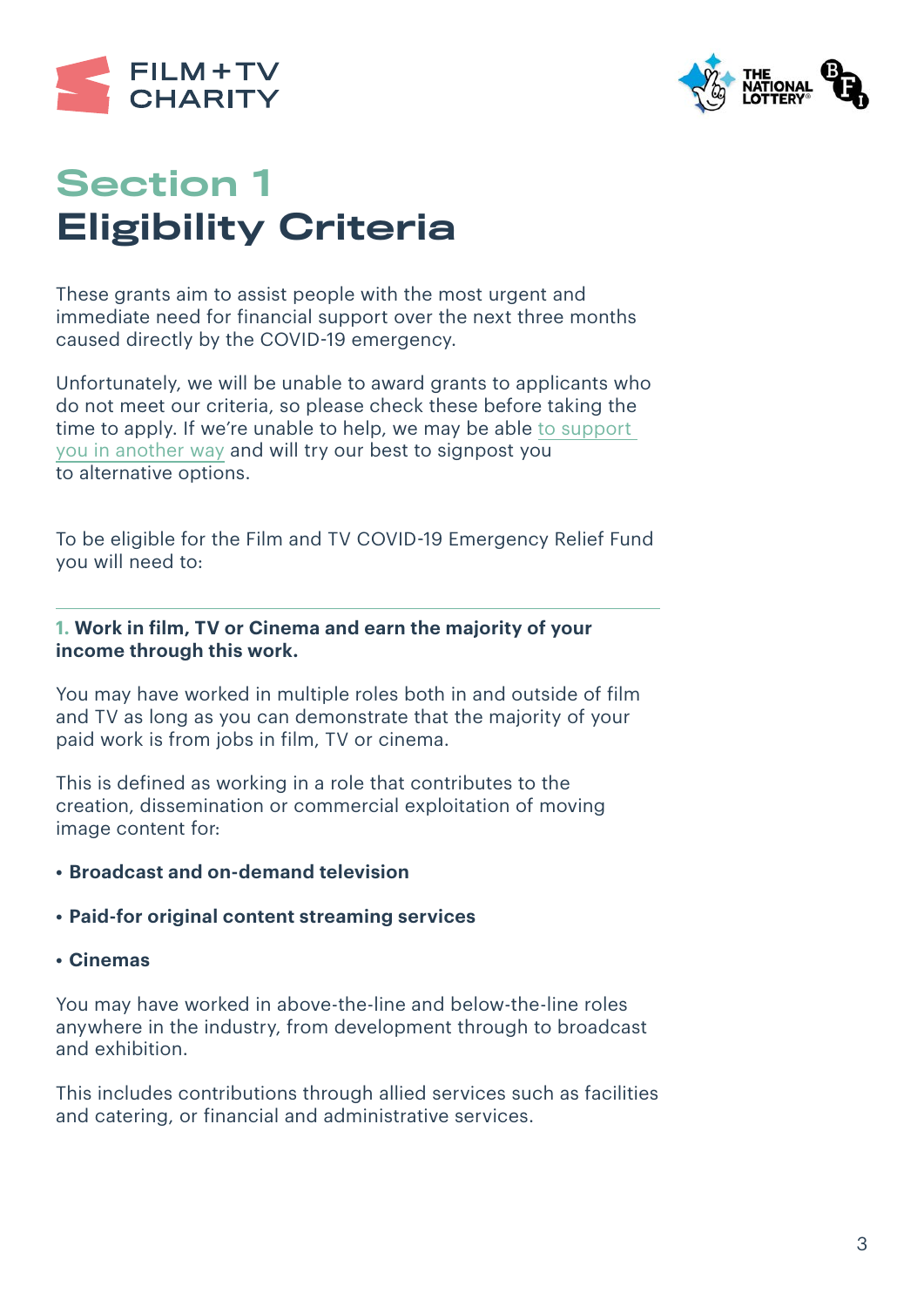



The Film and TV Charity supports people who work behind the scenes in film and TV and therefore cannot support actors or other solely front-of-screen talent. However, actors and front-of-screen talent can apply for help from the [Actors Benevolent Fund,](https://www.actorsbenevolentfund.co.uk) [Equity](http://www.equitycharitabletrust.org.uk)  [Charitable Trust](http://www.equitycharitabletrust.org.uk) or the [Royal Variety Charity](http://www.royalvarietycharity.org/news/detail/assistance-for-those-affected-by-covid-19).

People who make film used solely for the purpose of education, advertising, corporate films, campaigning/lobbying, or personal services such as wedding videos, or in which work is broadcast/ exhibited in venues or via channels other than those described above (e.g. galleries) are not eligible for this fund. Other industry [funds](https://www.aco.uk.net/page/Member-Directory) may be able to offer support to these workers.

**2. Have worked at least 40 days (8 working weeks) between 1st October 2019 – 30th March 2020 or be able to demonstrate that you had a contract for work that was due to start between 1st March and 30th April which has been cancelled due to the COVID-19 pandemic.**

This fund is for industry workers who have lost their income as a result of the COVID-19 emergency. Therefore, we can only support people who have:

- a) been recently active in the film and TV industry, defined as working at least 40 days or 8 working weeks within the last six months; or
- b) had agreed work beginning between 1st March and 30th April which you can evidence in a written contract or email

## **3. Be experiencing immediate and significant financial difficulty due to the COVID-19 pandemic**

This fund has been set up with the purpose of supporting those who are experiencing financial hardship as a result of cancellation of work and loss of income due to the COVID-19 pandemic. If you're experiencing financial difficulties due to an unrelated issue you will not be eligible for this fund, but we may be able to support you through our other funding schemes. Please call our Support Line on 0800 054 0000 to see if we might still be able to help.

## **4. Have less than £2,500 in savings**

We can only support people who have no access to other means of covering their costs. If you have available savings, we ask that that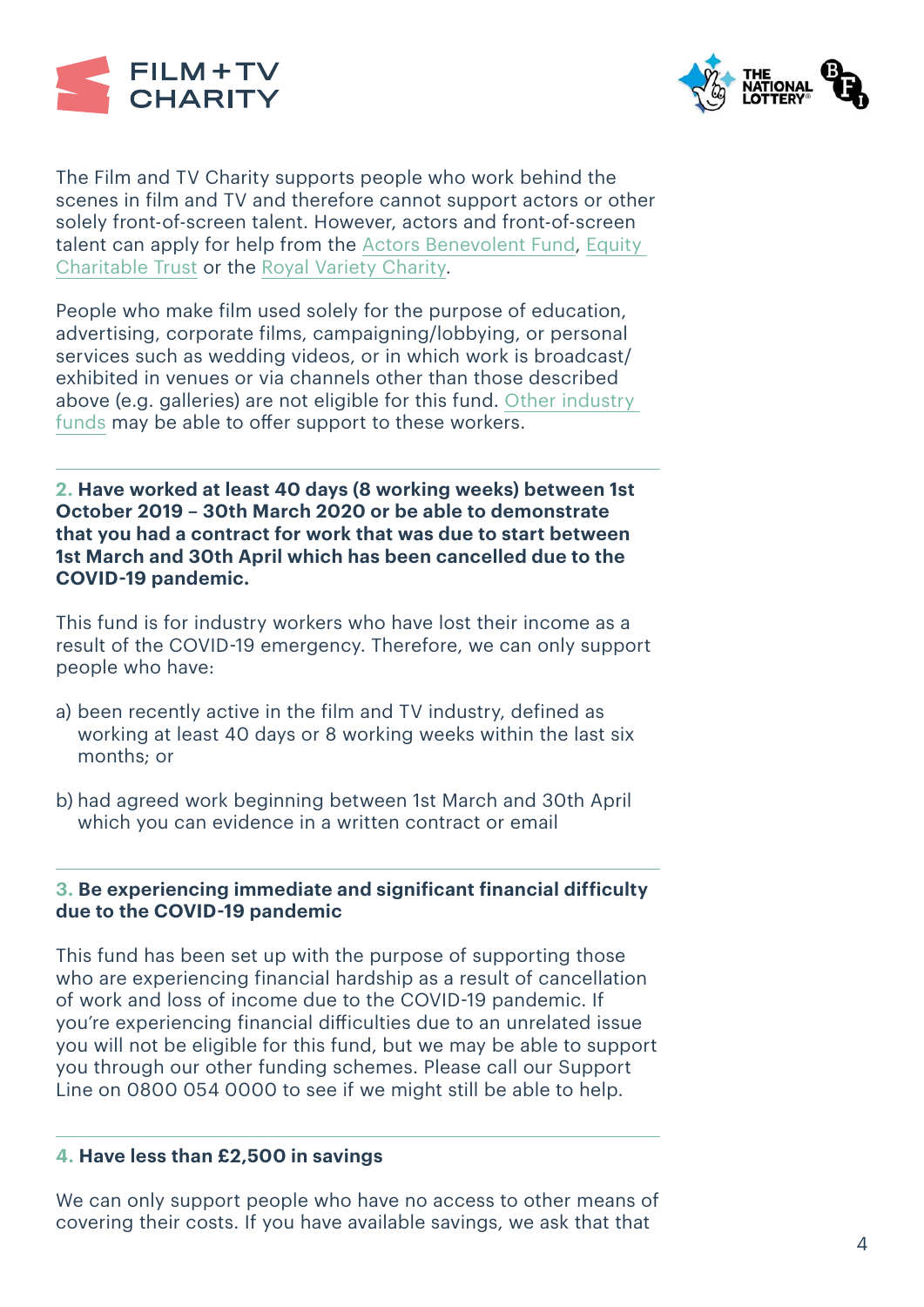



you draw on these before you apply for financial support so we can prioritise those with no access to funds. If you have savings under £2,500, we ask that you include these in your budget at question 11 and take them into account in the amount you request from the Fund.

You do not have to include in your calculations the following:

- funds set aside to cover tax or NI liabilities for the tax year 2019-20
- funds in junior ISAs for dependent children
- funds in officially designated pension schemes

#### **5. Be a UK resident**

This is defined as those with the ["right to work in the UK"](https://www.gov.uk/prove-right-to-work)

You can have worked on UK or international productions, but your primary residence should be in the UK.

## **6. Not be a sole trader eligible for the Government's Self-Employment Income Support Scheme (unless you anticipate receiving less than £800 per month in support)**

If you're a sole trader and you earn most of your income from self-employment and you have earned less than £50,000 per year profit (averaged over the last 3 years) you should be eligible for the Government's Self-Employment Income Support Scheme ('SEISS'). You would need to have completed your 2018/19 tax return (or complete it before 23rd April). Please check the Government's [latest guidance](https://www.gov.uk/guidance/claim-a-grant-through-the-coronavirus-covid-19-self-employment-income-support-scheme) to check whether you will be eligible.

If you're eligible for SEISS and expect to receive income support in excess of £800 per month you will not be eligible for this fund. This is because we're targeting this grant fund at those who do not have any access to income support or who will only be eligible for minimal support. [You may however be eligible to apply for our [repayable grant scheme](https://filmtvcharity.org.uk/news-events/repayable-grants-scheme-announced) which can help you manage short term cash flow issues until payments are made in June.].

If you're eligible for SEISS but anticipate this support being **under £800 per month** you are eligible to apply to this fund. We understand that many freelancers mix self-employment with shortterm PAYE contracts or work for short periods throughout the year and therefore the income support you expect to receive through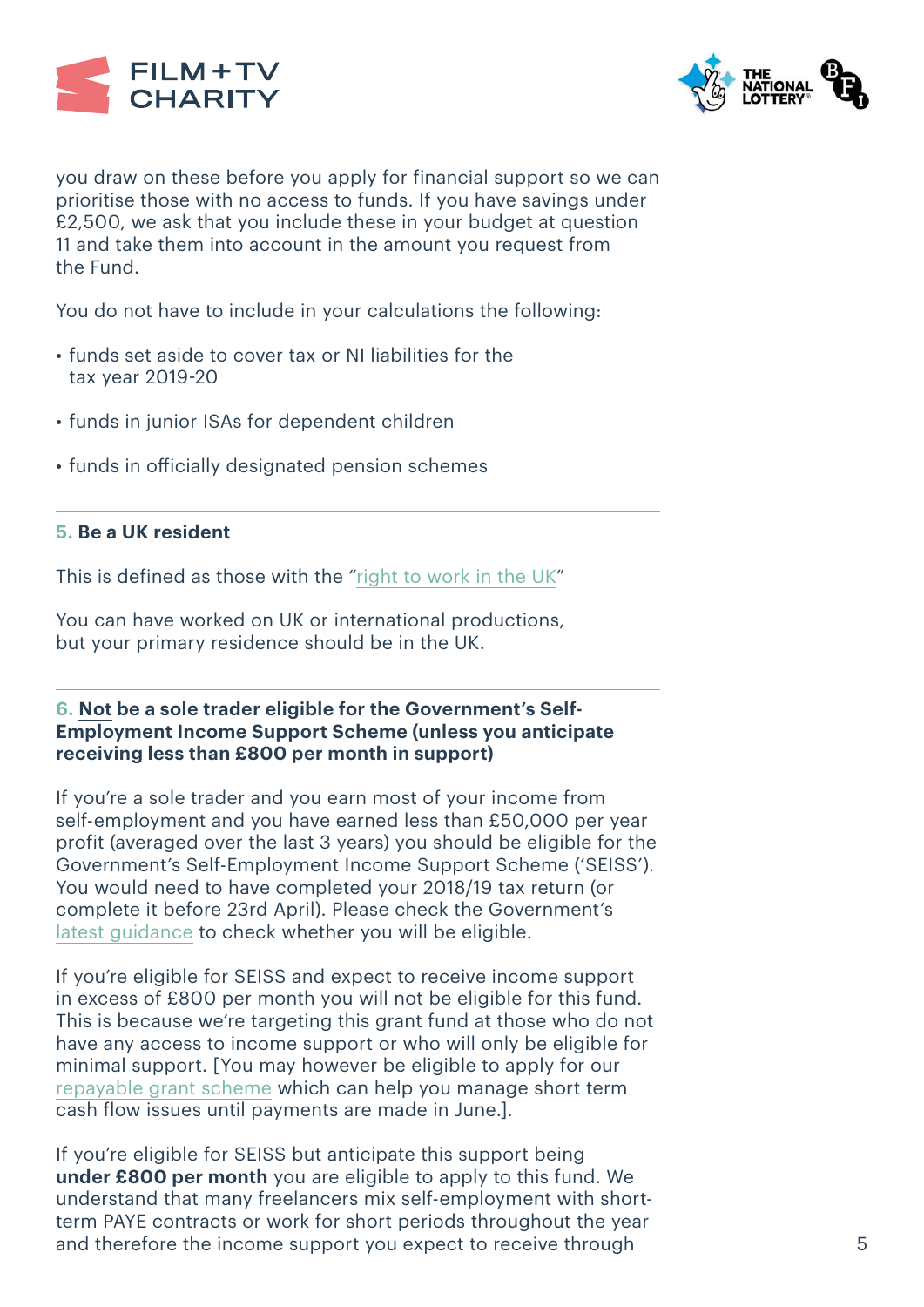



the SEISS may not represent 80% of your average monthly salary and may not offer you adequate support. Again, we ask that you only request what you absolutely need to get by so we can help as many of your industry colleagues as possible.

## **7. Not be currently employed**

We cannot support people who are working during this period as we are targeting our support at those who have lost their income due to work being cancelled as a result of the COVID-19 pandemic. If you're currently working on a contract that started on or before the 28th February and your contract is due to end in the next few weeks you should contact your employer to ask if they can furlough you – see below.

## **8. Not be furloughed or due to be furloughed under the Government's Job Retention Scheme**

The Government's Coronavirus [Job Retention Scheme](https://www.gov.uk/government/publications/guidance-to-employers-and-businesses-about-covid-19/covid-19-support-for-businesses#support-for-businesses-through-the-coronavirus-job-retention-scheme) enables employers to furlough employees (put them on a leave of absence) and claim 80% of each employees' usual monthly wage costs, up to £2,500 a month. In order for your employer to furlough you must have been on PAYE payroll on the 28th February 2020.

If you are eligible to be furloughed and will continue to receive at least 80% of your normal salary over the next three months you are not eligible for this fund.

However, if you are furloughed as the sole employee of your own limited company and you anticipate your support from the Government Retention Scheme will be less than £800 per month you can still apply.

## **9. If you are accessing any other industry Coronavirus related funding in excess of £1,500**

There are a number of schemes that aim to support workers in the creative industries during this difficult time. These include [Arts](https://www.artscouncil.org.uk/covid19)  [Council](https://www.artscouncil.org.uk/covid19), [Creative Scotland,](https://www.creativescotland.com/what-we-do/latest-news/archive/2020/03/covid-19-impact-funds?fbclid=IwAR31nK_Vmvi5vqJeo-HsTNTitT8Ipt47QTqlDqT5aaU7A4TGjoqBf09kgeAhttps://www.creativescotland.com/what-we-do/latest-news/archive/2020/03/covid-19-impact-funds?fbclid=IwAR31nK_Vmvi5vqJeo-HsTNTitT8Ipt47QTqlDqT5aaU7A4TGjoqBf09kgeA) [Help Musicians,](https://www.helpmusicians.org.uk/) and others.

To ensure that we target our fund to those with the greatest need and least access to other financial support we are unable to fund anyone who is accessing other industry Coronavirus schemes that offer support in excess of £1,500.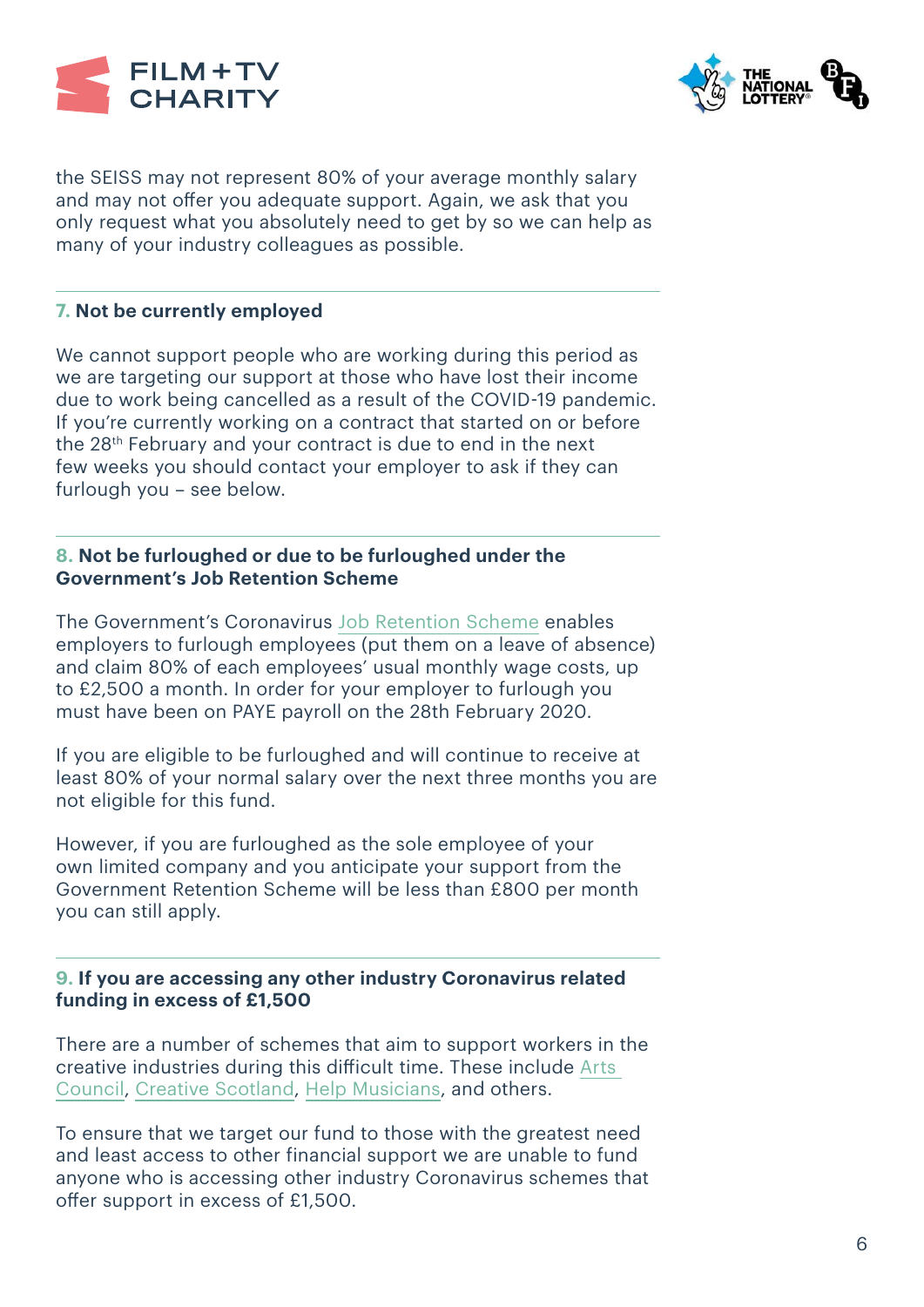



## **Please note: you are eligible to apply if you have previously received a grant from The Film and TV Charity, but we may take this into account.**

## **What can I apply for?**

You can apply for a one-off grant of between £500 and £2,500, which will be paid in a single sum but is intended to cover essential living costs for up to three months.

Applications should detail essential outgoings and grants will not be provided for costs that are non-essential or that can be deferred through other statutory assistance.

We know that many thousands of workers are finding themselves in desperate situations as a result of the COVID-19 pandemic. We want to help as many of them as possible. Please help us by only applying for the amount you absolutely need to cover your essential living costs.

## **Before you apply**

We ask everyone who applies to this scheme to read the information [on our website](https://filmtvcharity.org.uk/covid-19-help-advice/coronavirus-financial-advice/) outlining Government and other financial support available through COVID-19 support programmes and to ensure that they have explored all the financial support and payment deferral options available to them to before making a request to this fund.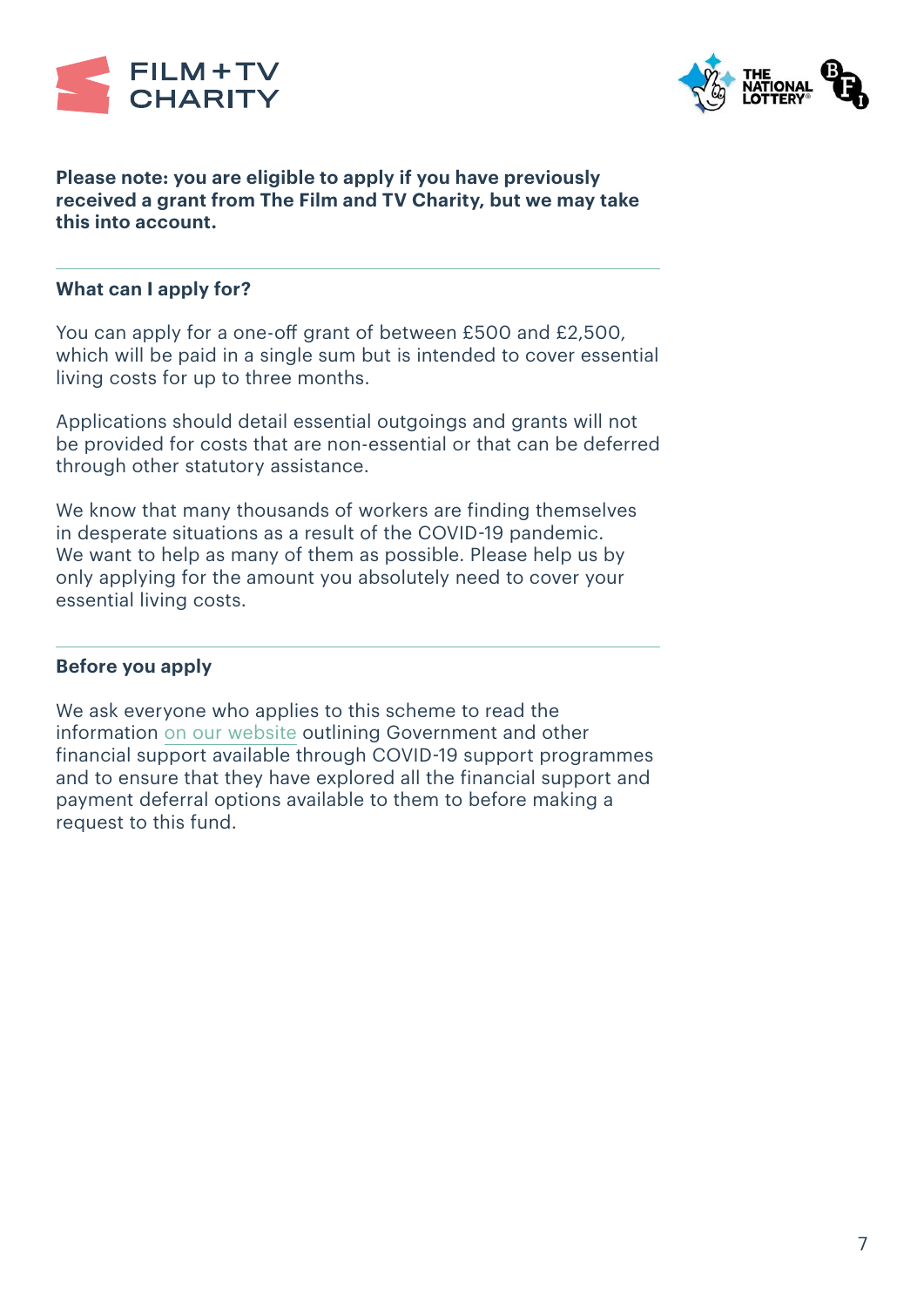



## Section 2 Completing your personal details

We will need your personal details so we can contact you and verify your identity and work experience. This information will not be used in the assessment process and but may be used to verify your identity and eligibility if your application is successful.

Where we ask about your work experience, please attach a clearly formatted CV which demonstrates your relevant experience or link to your professional experience on a recognised professional website such as IMDb or LinkedIn.

You will need to upload an image of the photo page of your passport or your photocard driving licence for ID verification. This can be a photo taken on your phone.

# Section 3 About your situation

We need to ask about your personal situation so that we can ensure we identify and help those who are most in need of immediate assistance. We ask that you please support each other and our industry by answering these questions as honestly as possible.

Questions 1 to 5 are designed to understand if there are any factors of your personal situation that could make you a priority for support. If you feel that you should be a priority for support for a reason that is not covered in the application form you can tell us about this at question 15.

Questions 6 to 13 are designed to understand your current financial situation and how the COVID-19 pandemic has affected your finances.

## **Are you the sole earner in your household?**

A household is defined as a partnership/family or other group who financially support one another and are mutually responsible for household and other bills. If you have a partner with an income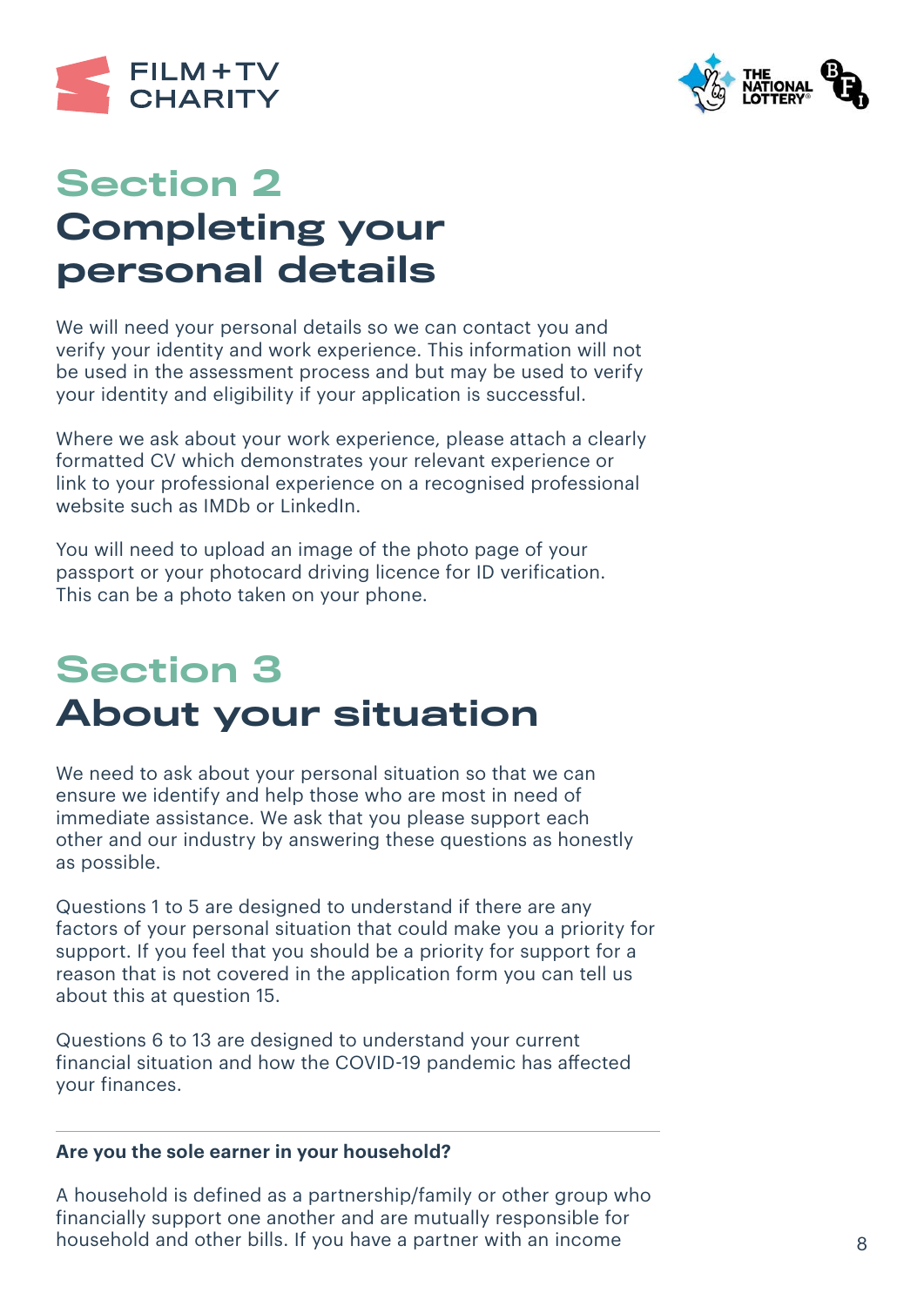



who has responsibilities for shared outgoings you are not the sole earner in your household. If you are in a flat share with other adults who have shared responsibilities for bills but who are not in a relationship and do not financially support one another you can consider yourself the sole earner but you should only tell us about the portion of bills that you are responsible for.

## **Detailing your incomings and outgoings**

We ask you to detail all your anticipated income and outgoings over **a three-month period 1st April – 30th June 2020**. We have chosen three months as we expect that the COVID-19 disruption will continue for at least three months. We also know that if you are self-employed your income can be lumpy and inconsistent, so a three-month period will provide as clear a picture as possible.

## *Income and accessible funds*

Please detail all expected income from work and/or statutory support, any savings that you have access to and any other money that you expect to receive from rebates, grants, shares and any other source. If you have a partner or spouse who you share financial responsibility with, please also include their income as detailed above.

## *Essential Outgoings*

Please detail all outgoings that are essential for your continued security, health and wellbeing over this period that cannot be reduced or deferred over the next three months. We ask that you read our guidance about possible options to reduce your outgoings during this period and confirm that you have explored these options where possible.

Deficit is the outstanding amount you need to cover your outgoings once your income has been deducted. We will automatically calculate your deficit based on your budget details.

## *Amount requested from the fund*

You can apply for any amount between £500 and £2,500. The amount requested **should not exceed the deficit calculated in your budget** up to our maximum grant amount of £2,500. Please ensure that you only apply for what you absolutely need to get by so that we can use our funds to help as many of your colleagues as possible through this unprecedented crisis.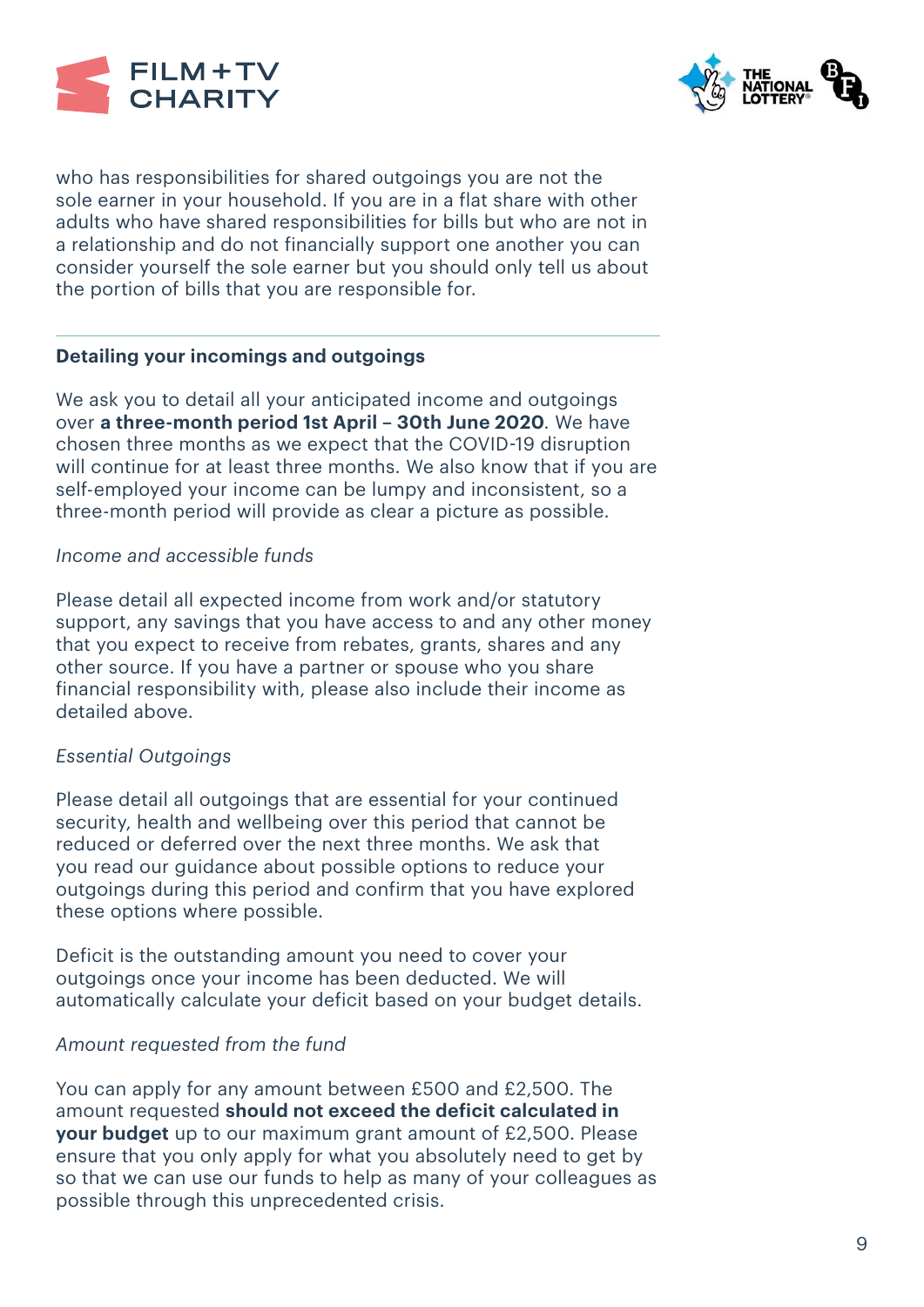



## Section 4 How do I apply?

Applications can be made online via our application form [available](https://filmtvcharity.formstack.com/forms/covid19_relief_fund) [on our website](https://filmtvcharity.org.uk/covid-19-help-advice/coronavirus-financial-advice/). Please ensure that you have all the details necessary to make your application as you will not be able to save your application and come back to it.

Before you apply you will need:

- To read this Guidance carefully.
- To read the **attached document** outlining Government and other financial support available through COVID-19 support programmes and to ensure you have done everything you can to access other financial support and payment deferral options available to you. You will be asked to confirm you have done this when filling in the application form.
- Please ensure you have access to
	- A copy of your passport or driving license
	- Your National Insurance number
	- A copy of an up-to-date CV or be able to link to a current page on IMDb, LinkedIn or Talent Manager.
	- Details of your individual and household gross income for the tax year between 6 April 2019 and 5 April 2020.
	- Details of your current and projected income and outgoings over **a three-month period 1st April – 30th June 2020**

Once you have submitted your application you will receive an automatic response to confirm we have received your application. We will start awarding grants in the week beginning 27th April and will contact you as soon as we are able to let you know the outcome of your application or to ask for any further information we might need. Please do not contact us during this period as we will be very busy processing applications and will not be able to give you an update on your application during this time.

Our Support Line is open 24 hours on 0800 054 0000 if you need a listening ear or would like to talk through your situation but please note they will not be able to answer questions about your application once it is submitted.

If you need help filling in the online application form, we are here to help. You can call our Support Line and select Option One to be put through to our dedicated team who can assist you in providing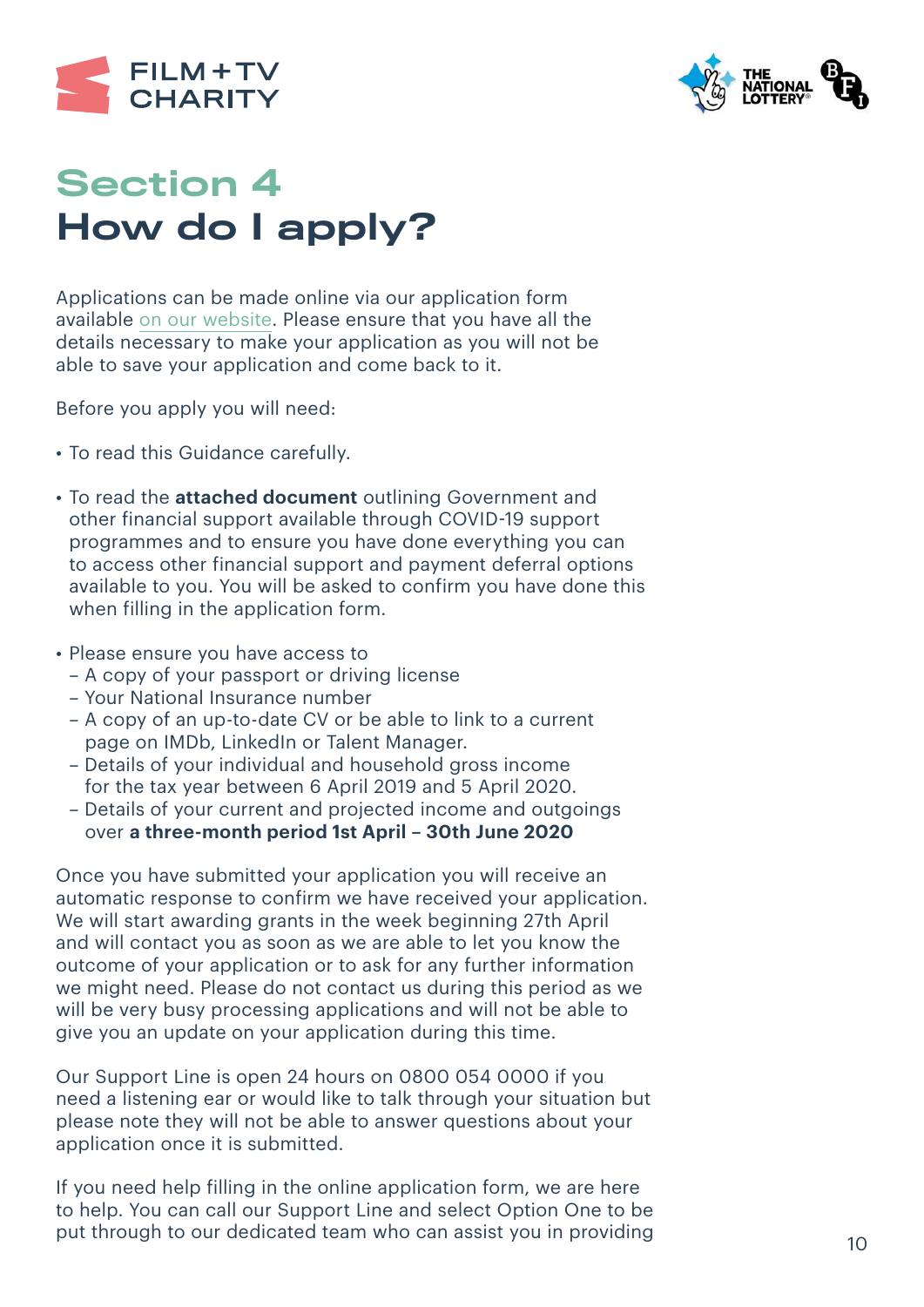



answers by phone. The line is open 9 – 6 Monday to Friday excluding bank holidays. If you call outside of these times you will be able to leave a message and one of our information support officers will call you back as soon as possible.

# Section 5 Other useful information

Applications to this exceptional one-off fund will not affect your ability to apply to the charity through our other support schemes in the future.

The Film and TV COVID-19 Emergency Relief Fund grants are a gift and do not incur tax on NI liabilities.

You can only apply for funds due to a reduction in your own income, not that of a partner or family member. But if that person works in the film, TV or cinema industry they would be eligible to apply for funding themselves.

You will not be able to claim for repayment of costs already incurred except in exceptional circumstances

We need to ensure our funding reaches those who really need it and so, as with many funding schemes, we have a framework to guard against fraud. Part or all of the information you give us will be held on an internal grants management system for the administration of applications and awards. We may also use this information for the evaluation of our funds. We may provide copies of the information in confidence to further individuals or organisations who are helping us to undertake eligibility checks, assess applications or monitor funding including to the BFI. We may use a credit reference agency to validate information you have provided in your application. This is not a credit check and will not affect your ability to receive credit from other organisations. The credit reference agency we use may keep a record of the information, and may disclose the fact that a search of its records was made to its other clients, in order to stop fraud.

By submitting an application, you're providing your informed consent (permission) for us to share information in this way and for us and/or the BFI to run such an identity verification check, including its access, use and storage. If you have knowingly provided false or inaccurate information to us at any point, we will provide details to fraud prevention agencies.